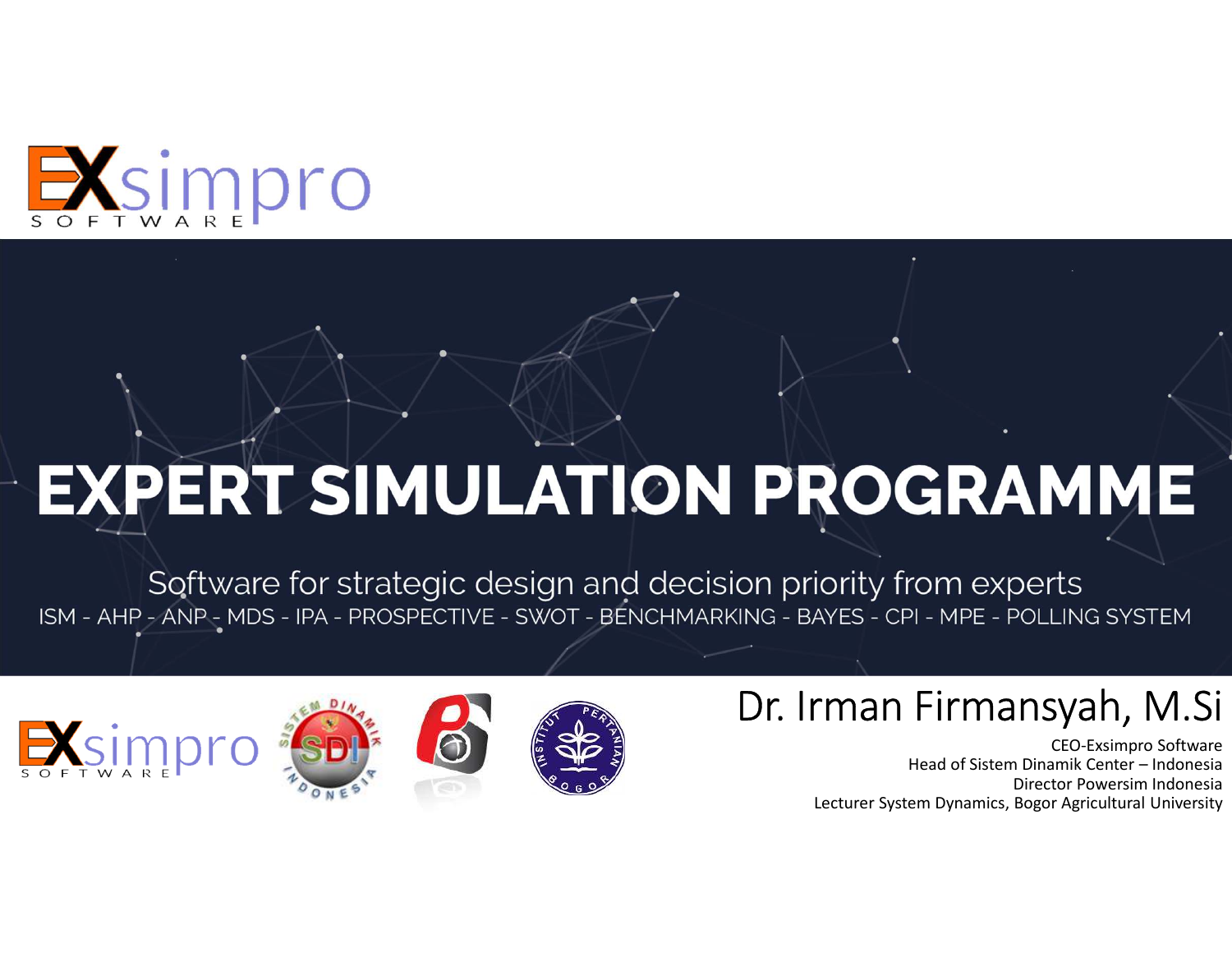# DECISION MAKING SYSTEM

**STRUCTURED PLANNING BASED ON PROBLEMS**For The Priority of Strategy Planning, Constraints and Policies

## All Sectors





- •Strategic Planning Implementation
- •Labor
- •Stakeholder Needs
- Conflict of Interest •





kuantitatif



kualitatif Abstract

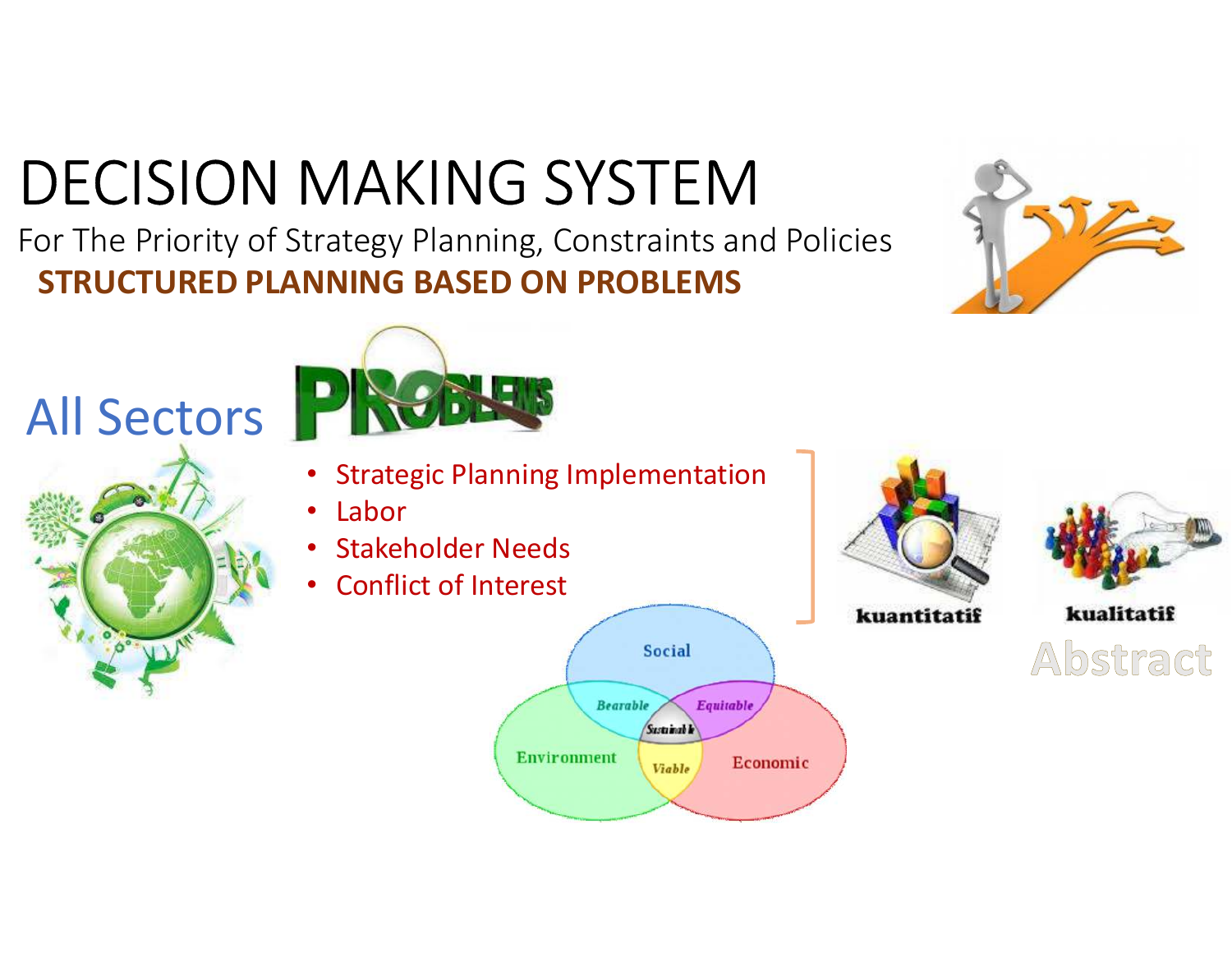# **ISM** Interpretative Structural Modelling

- Abstract variable, problems, ideas, strategy and stakeholder needs
- $\bullet$ • Qualitative approach  $\rightarrow$  Quantitative<br>output output
- Groups/Experts judgement (quistionaire) with pairwaise comparison





Support decision maker in design planning programme(Priority Choices)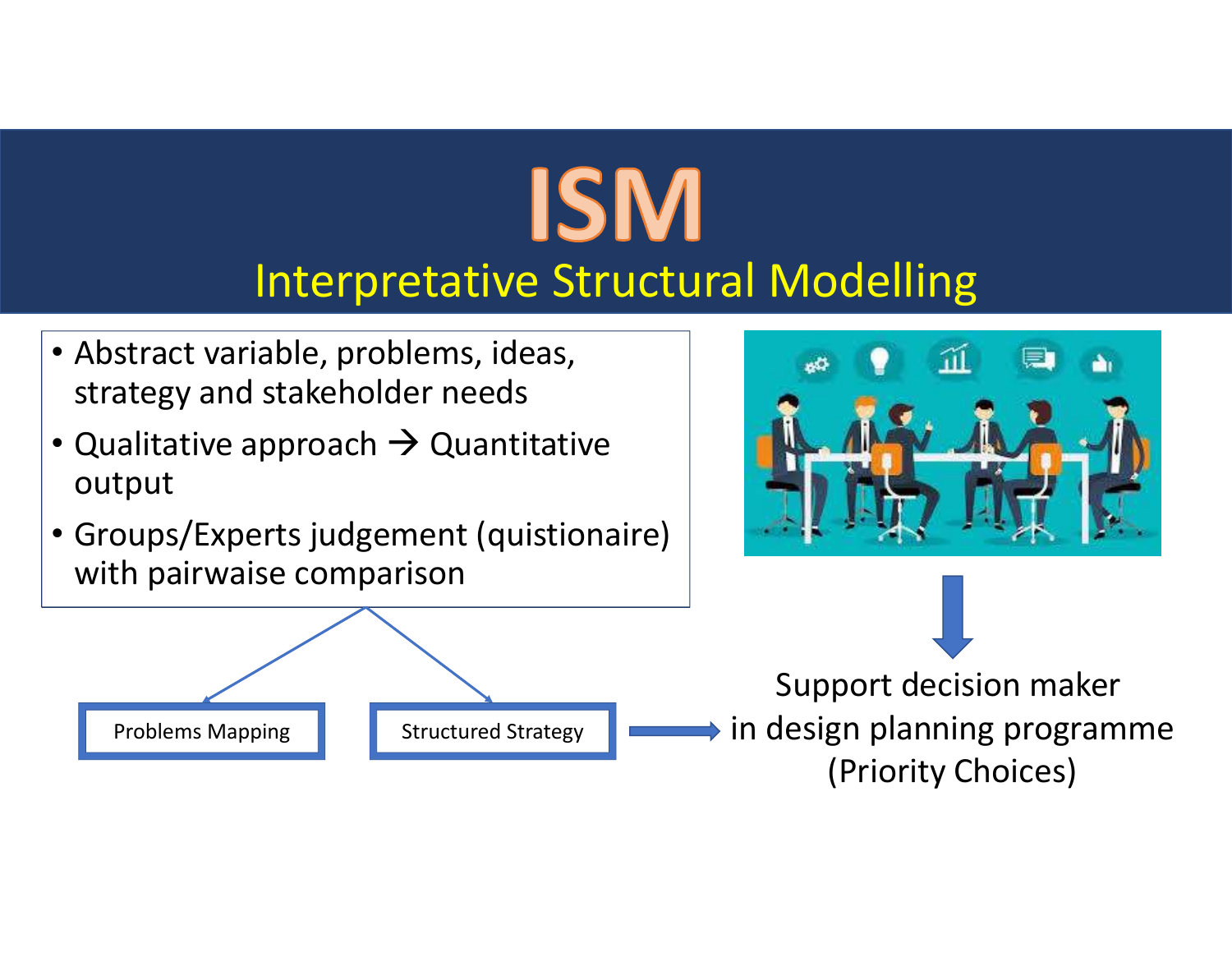## Abstract variable, problems, ideas, strategy and stakeholder needs

- Brainstorming
- Reference Reseacrh
- Input from Stakeholder/Experts (Indepth Interview)
- **Focus Group Discussion**
- World Café Method





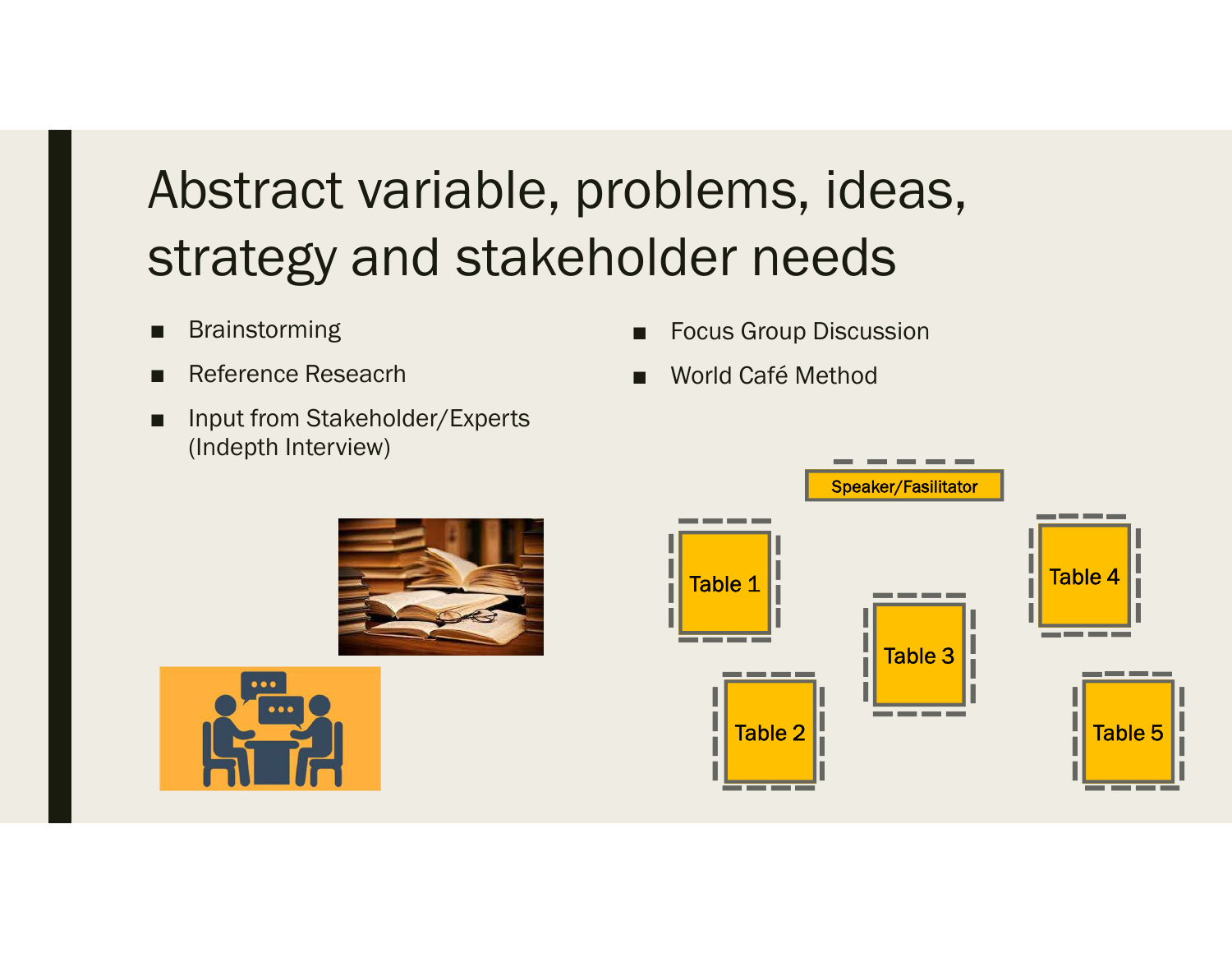## Experts Judgement Scoring

- After Inventory/Identification/Listing Variable
- Scoring for variable listing from experts judgement (Pairwaise Comparison -Quistionaire)
- V-A-X-O approach

 $(V = 1$  More Important than 2)

 $(A = 2$  More Important than 1)

 $(X = 1$  and 2, equal as important)

 $(O = 1$  and 2, not as important, no linkage)

|                | $\mathbf{1}$ | $\overline{2}$           | 3      | 4 |
|----------------|--------------|--------------------------|--------|---|
| 1              |              | $\overline{\mathcal{L}}$ | V      | A |
| $\overline{2}$ |              |                          | $\chi$ | V |
| 3              |              |                          |        | 0 |
| $\overline{4}$ |              |                          |        |   |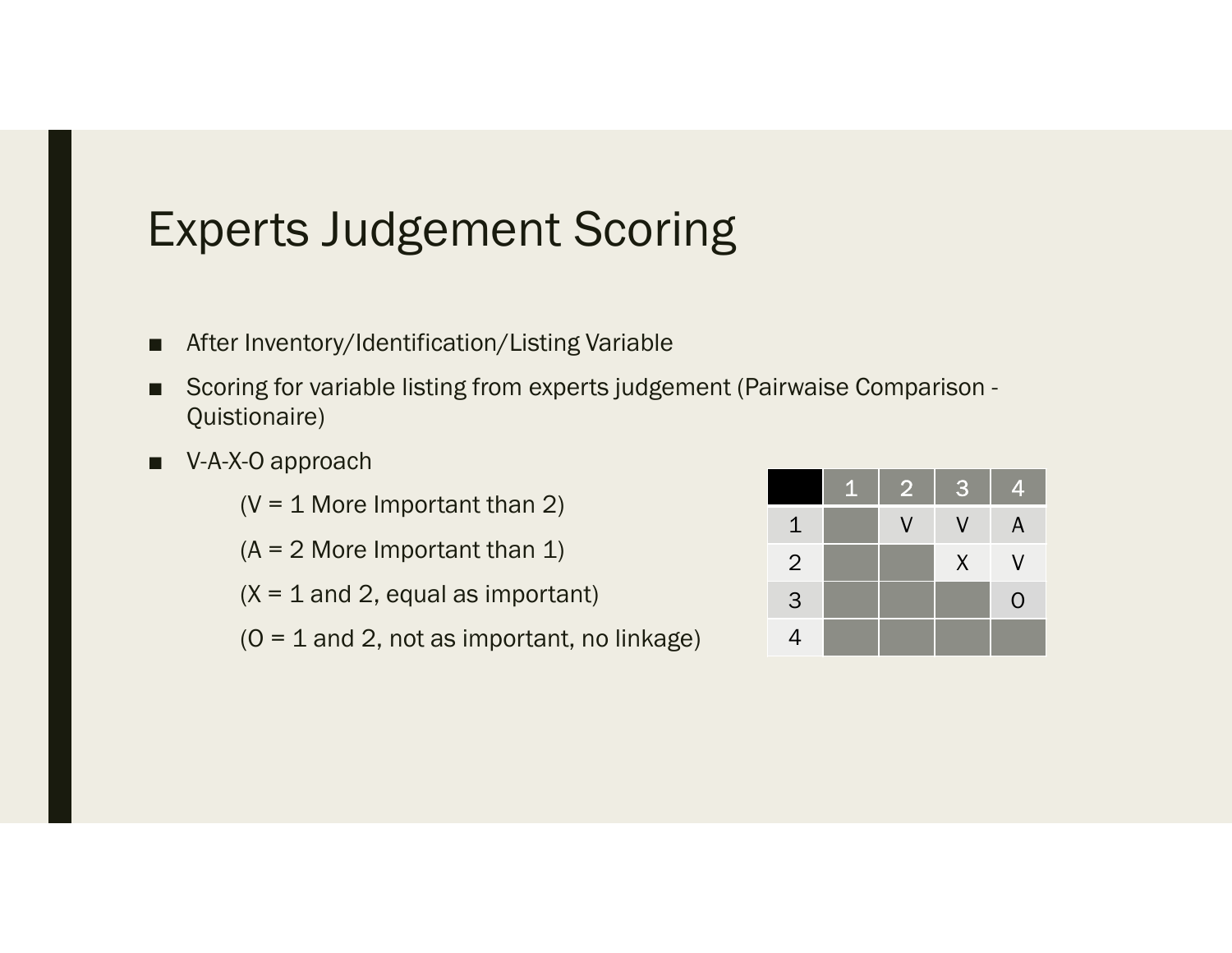# INTERPRETATIVE STRUCTURAL MODELLING SOFTWAREDIO

#### **ACADEMIC VERSION**

@ 2006-2018.EXSIMPRO SOFTWARE, ALL RIGHTS RESERVED

| <b>ISM SOFTWARE 2.0</b>                                                                                                                                                                                                     | <b>ACADEMIC VERSION</b>                                                                                                                      |       |
|-----------------------------------------------------------------------------------------------------------------------------------------------------------------------------------------------------------------------------|----------------------------------------------------------------------------------------------------------------------------------------------|-------|
| COPYRIGHT © 2006-2018. EXSIMPRO SOFTWARE.<br>ALL RIGHTS RESERVED                                                                                                                                                            | This Product is Licenced to:<br><b>USER</b><br>: Irman Firmansyah<br><b>INSTITUTION</b><br>: EXSIMPRO.COM<br>LICENSE NUMBER : ISM-180112-AE1 |       |
| WARNING : This computer program is protected by                                                                                                                                                                             | <b>PASSWORD</b>                                                                                                                              | LOGIN |
| copyright law. Unauthorized reproduction or distribution of<br>this program, or any portion of it, may result in severe civil<br>and criminal penalties, and will be prosecuted to maximum<br>extent possible under the law | Website<br>www.exsimpro.com<br>support@exsimpro.com<br>E-mail<br>$+$ (+62) 817 278 872<br>Hot-Line                                           | QUIT  |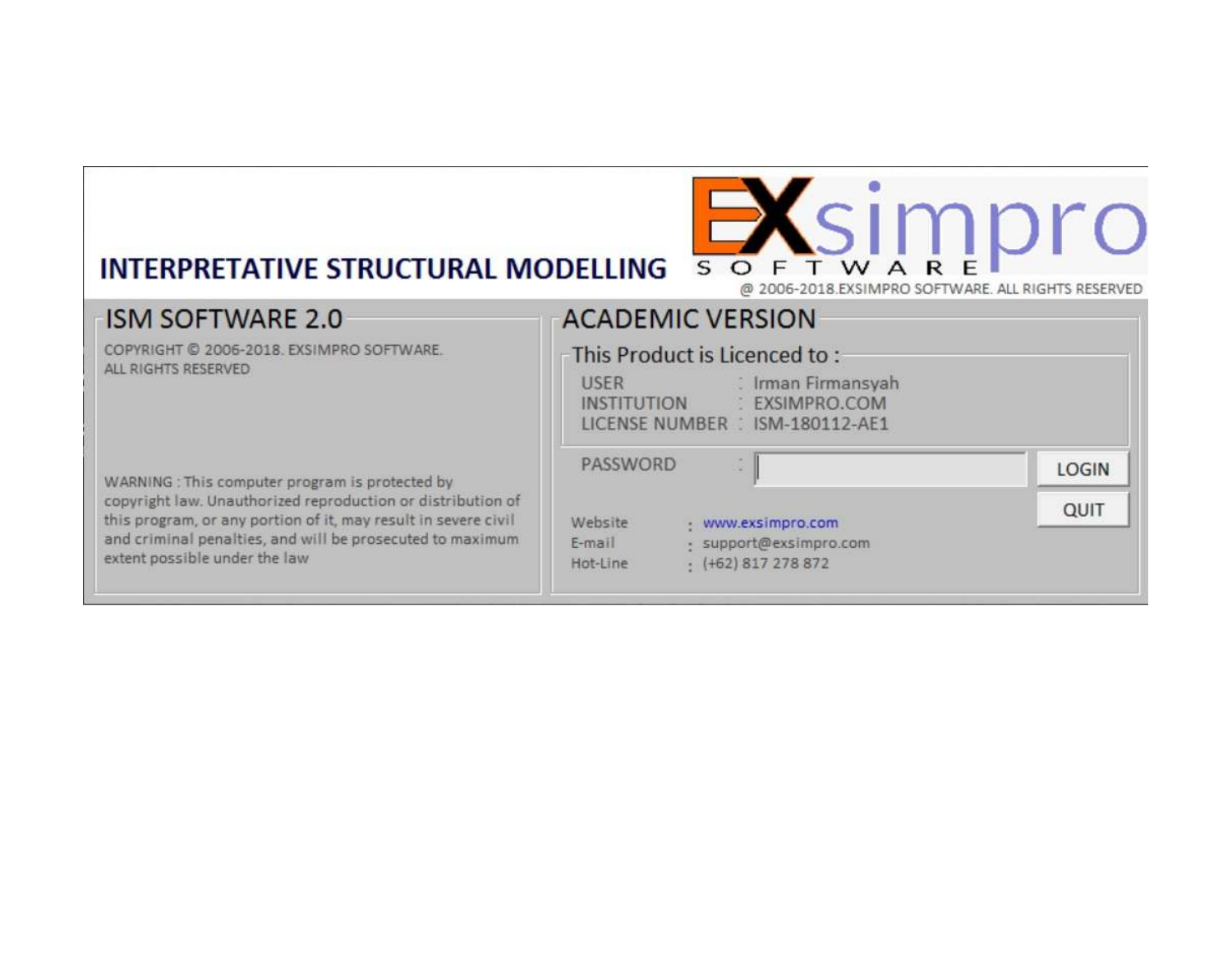## Constrain in Coastal Area

#### **Constraints in Management**

- **1. Ownership of diverse area**
- **2. Government support for long-term orientation**
- **3. Lack of understanding of the area**
- **4. Lack of ownership of the exploited area**
- **5. The absence of standardization of the integrated management model**
- **6. Institutional role in the management of the area**
- **7. Planning on the cluster scale of the smallest administrative sphere**
- **8. The diversity of typology and morphology makes it difficult to identify areas**
- **9. Cooperation of business actors in tourism programs**
- **10. HR trained in running the business**
- **11. The perpetrators are still conventional**
- **12. Not yet utilize optimally cooperation and research result from academic**
- **13. Marketing of products**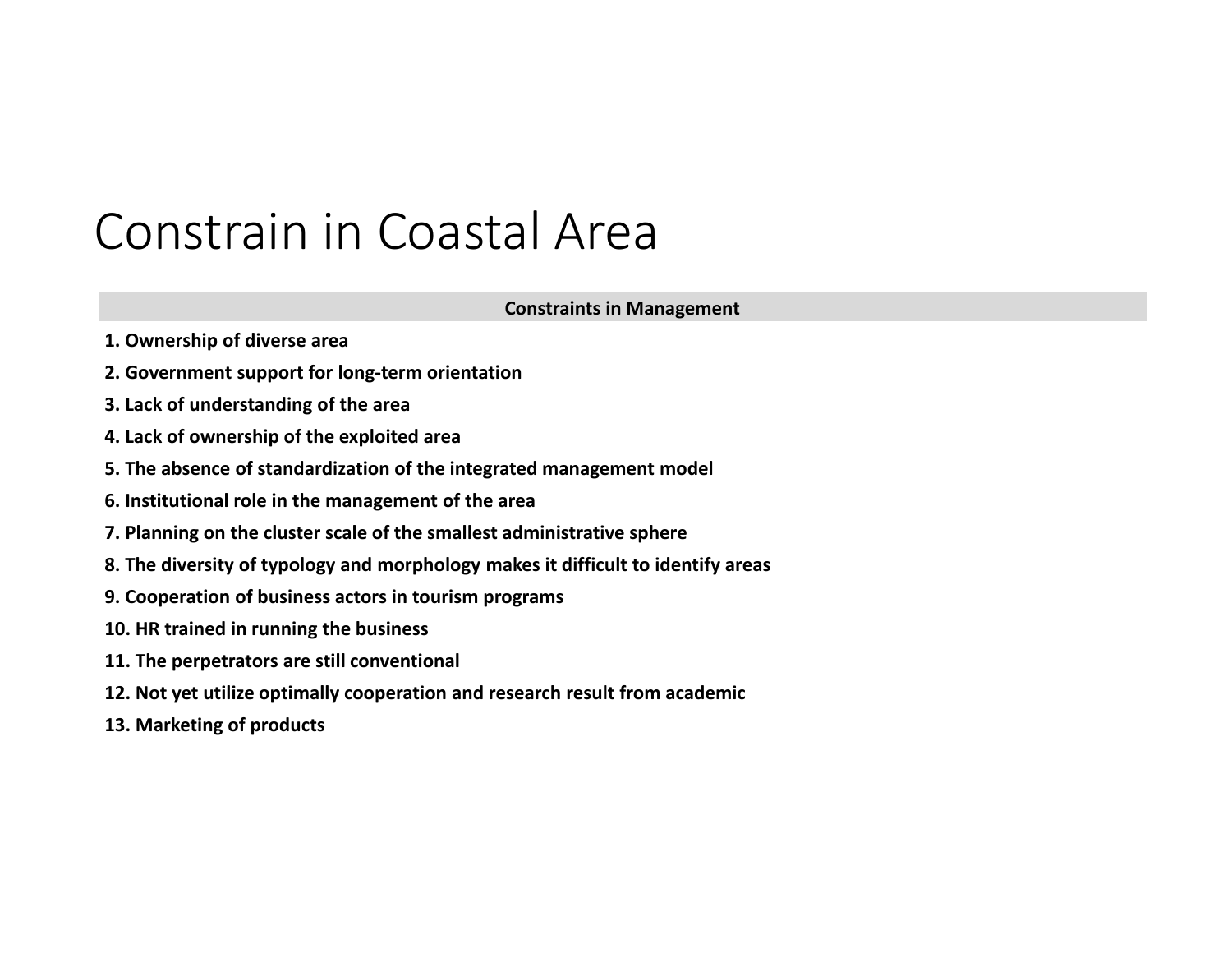



|                                                     | HR trained in running the<br>business                  |                                                                           | Not yet utilize optimally<br>cooperation and research<br>result from academic       |                                                              | Marketing of products                      |                                            |
|-----------------------------------------------------|--------------------------------------------------------|---------------------------------------------------------------------------|-------------------------------------------------------------------------------------|--------------------------------------------------------------|--------------------------------------------|--------------------------------------------|
|                                                     |                                                        |                                                                           |                                                                                     |                                                              |                                            |                                            |
| Institutional role in the<br>management of the area |                                                        | Planning on the cluster<br>scale of the smallest<br>administrative sphere |                                                                                     | <b>Cooperation of business</b><br>actors in tourism programs |                                            | The perpetrators are still<br>conventional |
|                                                     |                                                        |                                                                           |                                                                                     |                                                              |                                            |                                            |
|                                                     |                                                        |                                                                           | The diversity of typology<br>and morphology makes it<br>difficult to identify areas |                                                              |                                            |                                            |
|                                                     |                                                        |                                                                           |                                                                                     | The absence of                                               |                                            |                                            |
|                                                     |                                                        | Ownership of diverse area                                                 |                                                                                     | standardization of the<br>integrated management<br>model     |                                            |                                            |
|                                                     |                                                        |                                                                           |                                                                                     |                                                              |                                            |                                            |
|                                                     | <b>Government Support for</b><br>Long Term Orientation |                                                                           | Lack of understanding of<br>the area                                                |                                                              | Lack of ownership of the<br>exploited area |                                            |

| <b>POLICY</b>           | <b>PLAN</b> | <b>PROGRAMME</b> | S          | M          |            |
|-------------------------|-------------|------------------|------------|------------|------------|
| $\overline{\mathsf{A}}$ | A.1.        | A.1.1            | ν          |            |            |
|                         |             | A.1.2            | $\sqrt{ }$ | $\sqrt{ }$ | $\sqrt{ }$ |
|                         |             | A.1.3            |            | $\sqrt{ }$ | $\sqrt{ }$ |
|                         | A.2.        | A.2.1            | $\sqrt{ }$ | $\sqrt{ }$ |            |
|                         |             | A.2.2            |            | $\sqrt{ }$ | v          |
|                         |             |                  |            |            |            |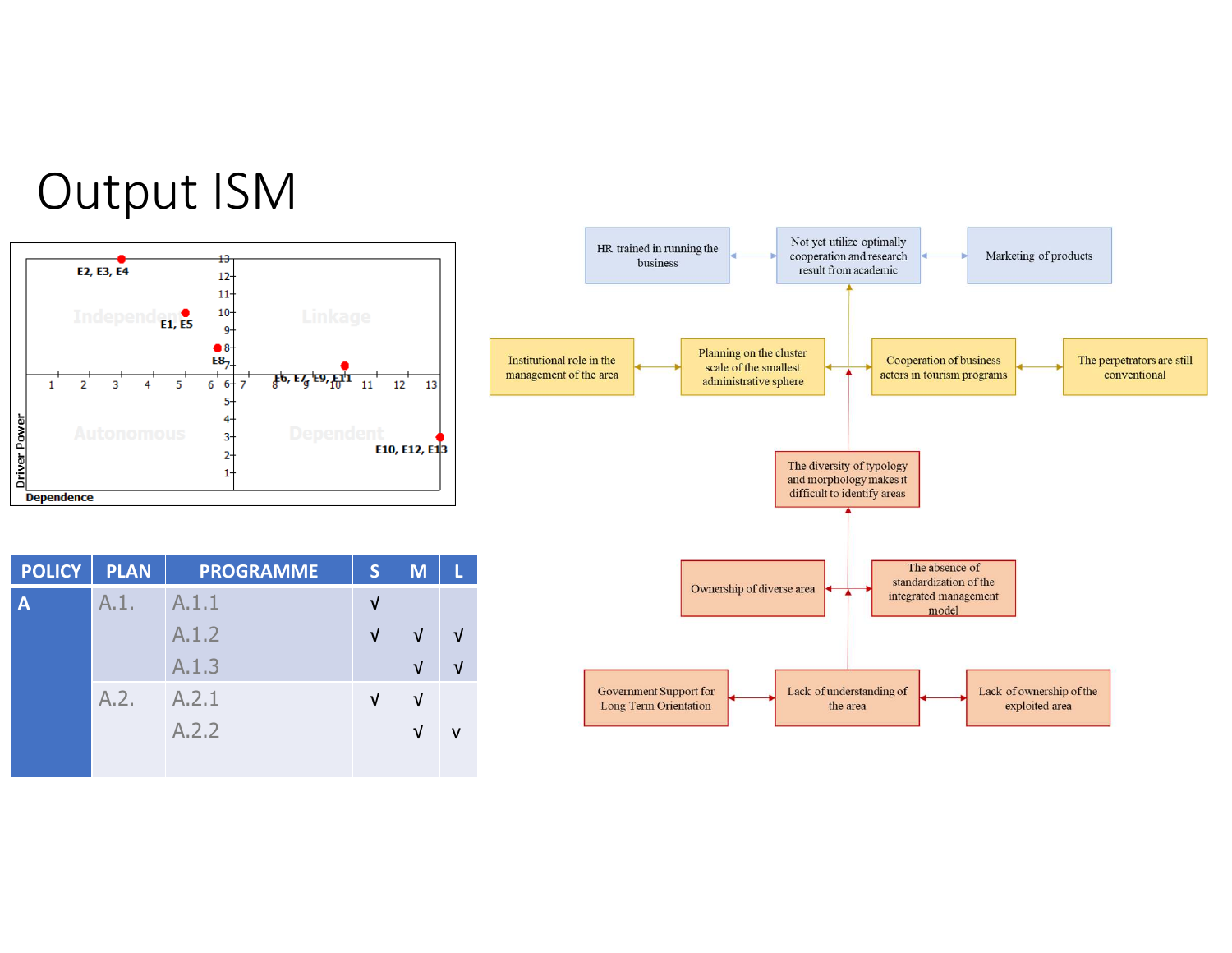#### MAPPING AND STRUCTURE OF CONSTRAINTS FROM STUDENT INTEREST IN CHOOSING UNIVERSITY

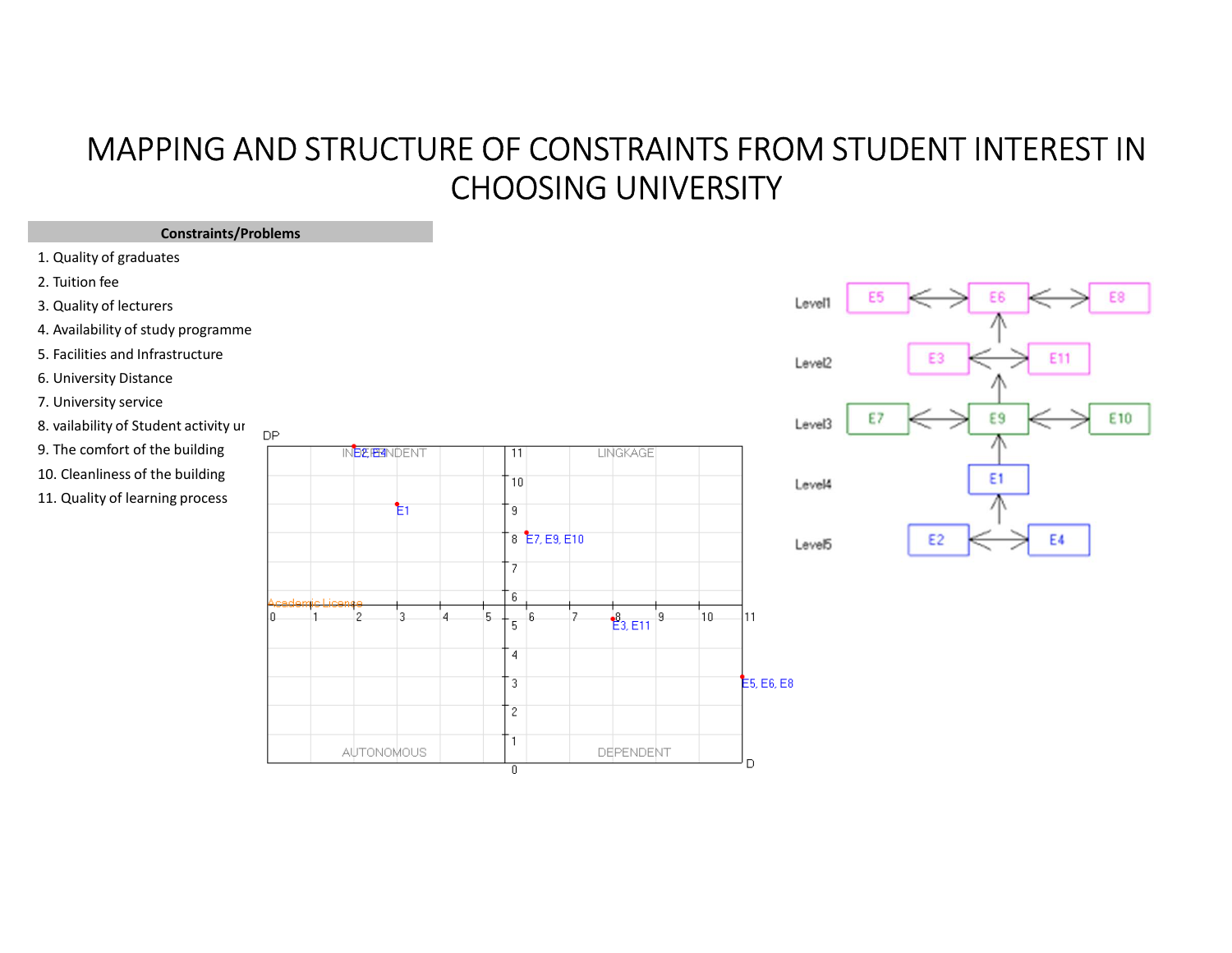#### MAPPING AND STRUCTURE OF CONSTRAINTS FROM CUSTOMER SATISFACTION IN IMPROVING HOSPITAL PERFORMANCE